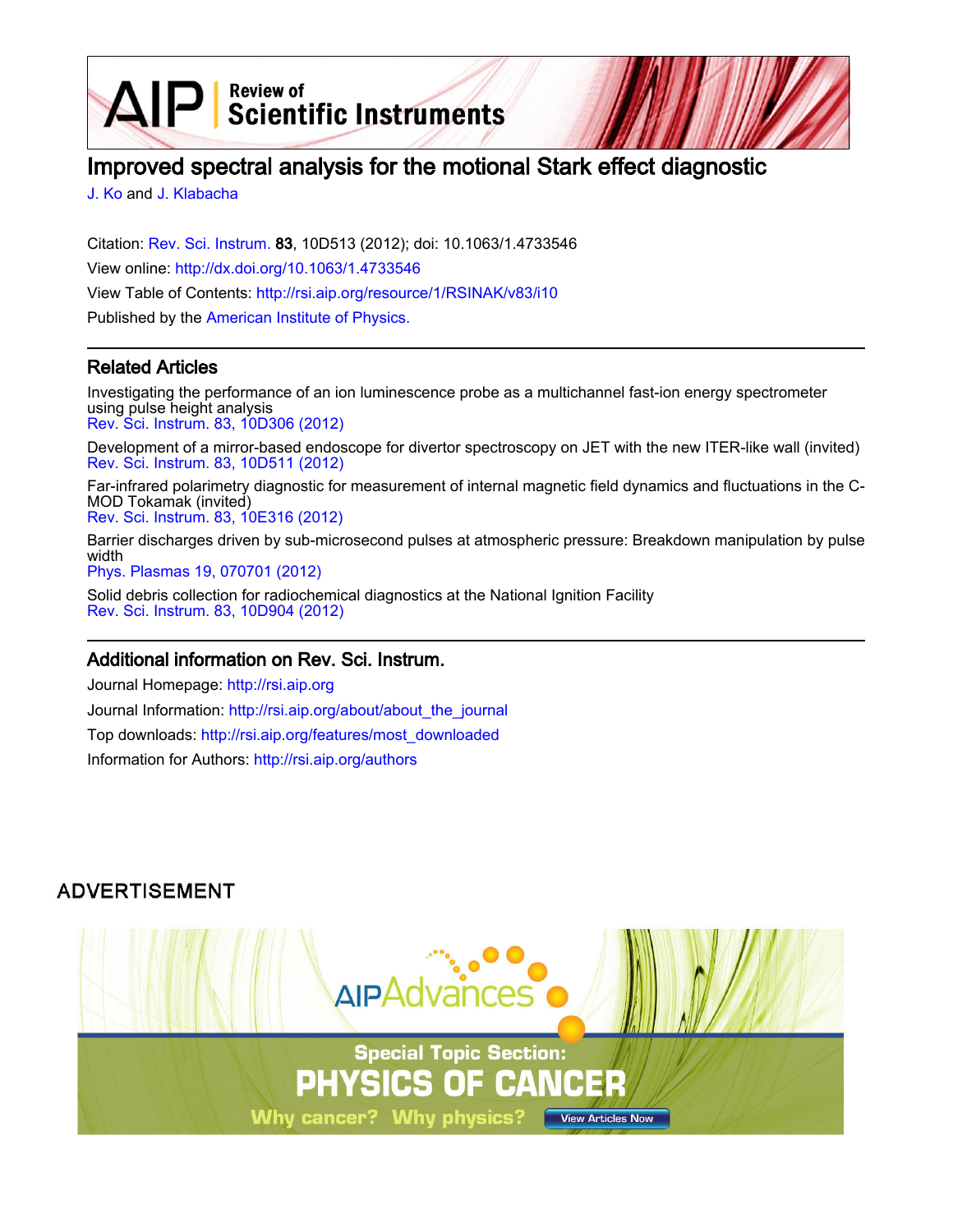# **[Improved spectral analysis for the motional Stark effect diagnostic](http://dx.doi.org/10.1063/1.4733546)[a\)](#page-1-0)**

J. Ko<sup>1,2,b</sup>) and J. Klabacha<sup>1</sup>

<sup>1</sup>*Department of Physics, University of Wisconsin-Madison, Madison, Wisconsin 53706, USA* <sup>2</sup>*National Fusion Research Institute, Daejeon 305-806, Korea*

(Presented 8 May 2012; received 8 May 2012; accepted 14 June 2012; published online 13 July 2012)

The magnetic pitch angle and the magnitude from reversed field pinch plasmas in the Madison symmetric torus (MST) have been routinely obtained from fully resolved motional Stark effect (MSE) spectrum analyses. Recently, the spectrum fit procedure has been improved by initializing and constraining the fit parameters based on the MSE model in the atomic data and analysis structure. A collisional-radiative model with level populations nlm-resolved up to  $n = 4$  and a simple Born approximation for ion-impact cross sections is used for this analysis. Measurement uncertainty is quantified by making MSE measurements with multiple views of a single spatial location, ranging 5%–15% for typical MST operation conditions. A multi-view fit improves the goodness of fit of MSE spectral features and background. *© 2012 American Institute of Physics*. [\[http://dx.doi.org/10.1063/1.4733546\]](http://dx.doi.org/10.1063/1.4733546)

#### **I. INTRODUCTION**

A precise and reliable spectral motional Stark effect (MSE) diagnostic could complement and calibrate the con-ventional polarimetric approach<sup>[1](#page-3-0)</sup> in an environment where direct polarization measurements are difficult or may be compromised (e.g., the device for the International Thermonuclear Experimental Research (ITER)). $2,3$  $2,3$  Low-magnetic-field (0.2–0.6 T) MSE spectra are routinely obtained with hightime resolution from reversed field pinch (RFP) plasmas in the Madison symmetric torus  $(MST)$ ,<sup>[4](#page-3-3)</sup> which makes MST a good test bed for investigating the fully spectral MSE approach and the relevant atomic physics. Because the MSE diagnostic at MST deals with Stark spectra generated under such low magnetic fields, in principle the analysis should rely on an atomic model that includes spin-orbit coupling, Zeeman effects, and non-statistical populations of upper states in diagnostic-neutral-beam excitation. However, no current atomic model has been validated as reliable for these low-field MSE spectra. A recent collisional radiative model<sup>[5,](#page-3-4)[6](#page-3-5)</sup> confirms that observed Stark multiplets deviate from a statistical population but calculations were done only at high fields (*>*1 T).

Recent improvements in the MST MSE spectrum analysis include the initialization and constraints of the fit parameters using the atomic data and analysis structure (ADAS) calculations[.7](#page-3-6) The relative intensities among the Stark multiplets calculated by the ADAS should not necessarily be regarded as accurate. This is due to the limitations of the MSE model used in the version of the ADAS utilized in this analysis and the uncertainties of the plasma parameters inputs (elaborated upon in Sec.  $\Pi$ ). Therefore, these intensities are only used as initial values, and are allowed to change during the fit iterations. Also the fit is done for the multiple sets of Stark multiplets collected from different fiber bundles (usually 4–6 fiber bundles) within a single CCD frame, the

<span id="page-1-0"></span>a)Contributed paper, published as part of the Proceedings of the 19th Topical Conference on High-Temperature Plasma Diagnostics, Monterey, California, May 2012.

schematic of which will be shown in Sec. [II.](#page-1-2) The results of the new spectrum fit will be given in Sec. [III](#page-2-0) and the conclusions in Sec. [IV.](#page-3-7)

#### <span id="page-1-2"></span>**II. MULTIPLE SETS OF STARK MULTIPLETS IN A SPECTRUM**

The original design of the MST MSE system was intended to have multiple time points by having multiple lines of sight (or views) for a single spatial location. $8.9$  $8.9$  This is illustrated in Figure [1](#page-1-3) where the resultant spectra from the views are also included. There are seven views for the on-axis measurements with slightly different viewing angles among views ( $\Delta\theta_{\text{max}} \sim 6^{\circ}$ ). The shutters for these views can open at different times during one CCD frame exposure. The same is true for the off-axis (half-minor radius) measurements, except the number of views is 3–4 in this case. The gratings in the spectrometer are adjusted such that the signals from

<span id="page-1-3"></span>

FIG. 1. MST MSE lines of sight (or views) for the on-axis and off-axis measurement locations and their typical spectra showing multiple sets of Stark multiplets. The shadowed region indicates the contributions from the reference (unfiltered) view. The filter function of the bandpass filters is also illustrated above the on-axis spectrum plot.

<span id="page-1-1"></span>b) Author to whom correspondence should be addressed: [jinseok@nfri.re.kr.](mailto: jinseok@nfri.re.kr)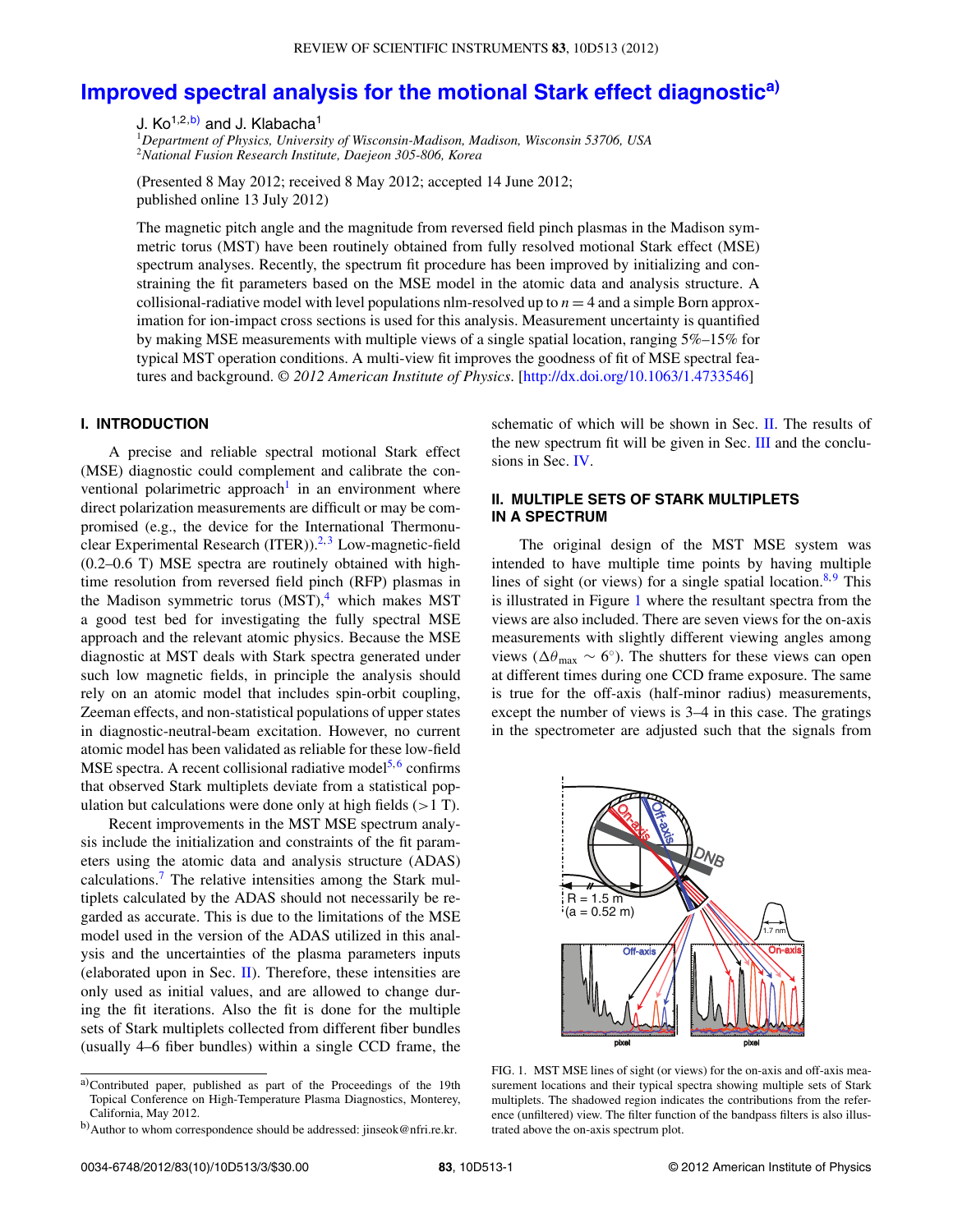individual views fall on to different regions of the CCD pixel array. All of the views have narrow [full width at half maximum (FWHM)  $\sim$  1.7 nm] bandpass filters to exclude their second and third energy components (typical filter function illustrated in Figure [1\)](#page-1-3). They also have some impurity line peaks (usually Carbon II), except for one view for each spatial location. This view is acting as a reference view. The signals from the reference views include peaks from all possible emissions such as thermal  $D\alpha$ , impurity lines, and Doppler-shifted Stark multiplets from different energy components. All of these factors are indicated as the shadowed regions in Figure [1.](#page-1-3) The reference views are used to obtain the dispersion of the spectrometer. However, the signals from the reference view significantly complicate the overall spectrum, as can also be seen in Figure [1.](#page-1-3) This is particularly important because many of the small impurity peaks from the reference views are "under" the signal peaks from the other views. This also indicates the reference view can be turned off to make the spectrum much cleaner. A separate wavelength calibration was performed using Samarium and Neon lamps, where the conversions from pixels for each view were obtained for both the dispersion and the absolute wavelength.

The ADAS MSE module used in this work (version 3.1) utilized a simple Born approximation for cross-sections for ion-impact interactions, which are the dominant interactions for the Balmer  $\alpha$  emissions from the beam neutrals. Although the emission calculations in this module include fine structures and Zeeman effects, the levels are nlm-resolved only up to  $n = 4$ . Therefore, it is believed that there are systematic uncertainties in the Stark intensity calculations. Moreover, this module has not been validated with low-field (a few tenths of a Tesla) MSE spectra. The module requires some plasma and beam parameters as inputs, such as plasma density and temperature, effective ion charge (Zeff), beam energy and density, etc. Not all the measurements are available at MST and many of these measurements are either line-integrated or global, whereas the ADAS calculations require local values. Therefore, it is reasonable to use the ADAS calculations as initial values for the fitting procedure but not as final values. During the initialization calculations with the ADAS, the transitions (typically 50–70 transitions at around 0.5 T) are grouped into nine lines, centered at nine main Stark transition wavelengths. These wavelengths are initially determined by speculated magnetic field strength and Doppler shift values.

Figure [2](#page-2-1) illustrates the flow of the fitting procedure. The fitting procedure initializes the free parameters before starting the minimization. The initialization of the intensities should be performed for individual peaks because the ADAS module produces the relative Stark intensities on the real wavelength grid. After being converted into intensities on the pixel grid, they can be used in the fitting of the entire spectrum. The line broadening is initialized from the beam-into-gas shot without magnetic fields. Once the initial values are collected from all peaks, the fit starts the least square minimization procedure to find both the correct pitch angle and the Stark splitting (i.e., the magnitude of the field) as described in Ref. [10.](#page-3-10) The number of fit parameters is rather large. For each set of Stark multiplets, there are nine parameters for intensities and three common parameters for broadening, Stark splitting, and Doppler

<span id="page-2-1"></span>

FIG. 2. The flow chart of the initialization of the Stark intensity and line broadening for the MSE spectrum fit.

shift ( $\sigma_0$  location). Further, there are four more parameters from the global background polynomial and one additional parameter for the scaling factor. This results in a total of 77 free parameters in the case of using all six views (minus the reference view) from the on-axis location. Careful constraints should be made for some parameters to avoid non-physical fitting results. Each parameter has different constraints, dependent upon the amount of the parameter's typical fluctuation when unconstrained. The results of many trials and errors suggest about 30% constraints for the Stark intensities is reasonable. Too small initial constraint (less than 10%) results in the saturation of parameters to that constraint.

#### <span id="page-2-0"></span>**III. FIT RESULTS**

Figure [3](#page-2-2) illustrates on-axis MSE spectra from three different RFP discharges with plasma currents of about 200, 350,

<span id="page-2-2"></span>

FIG. 3. MSE spectra and their fitting results for three different RFP discharges with plasma currents of 200, 350, and 500 kA (from the top to the bottom). The sigma and pi components are color coded for each Stark multiplets. The third-order polynomial background and the total spectrum fit are also shown. "rcs" and "rms" stand for reduced chi square and root-meansquare error, respectively.